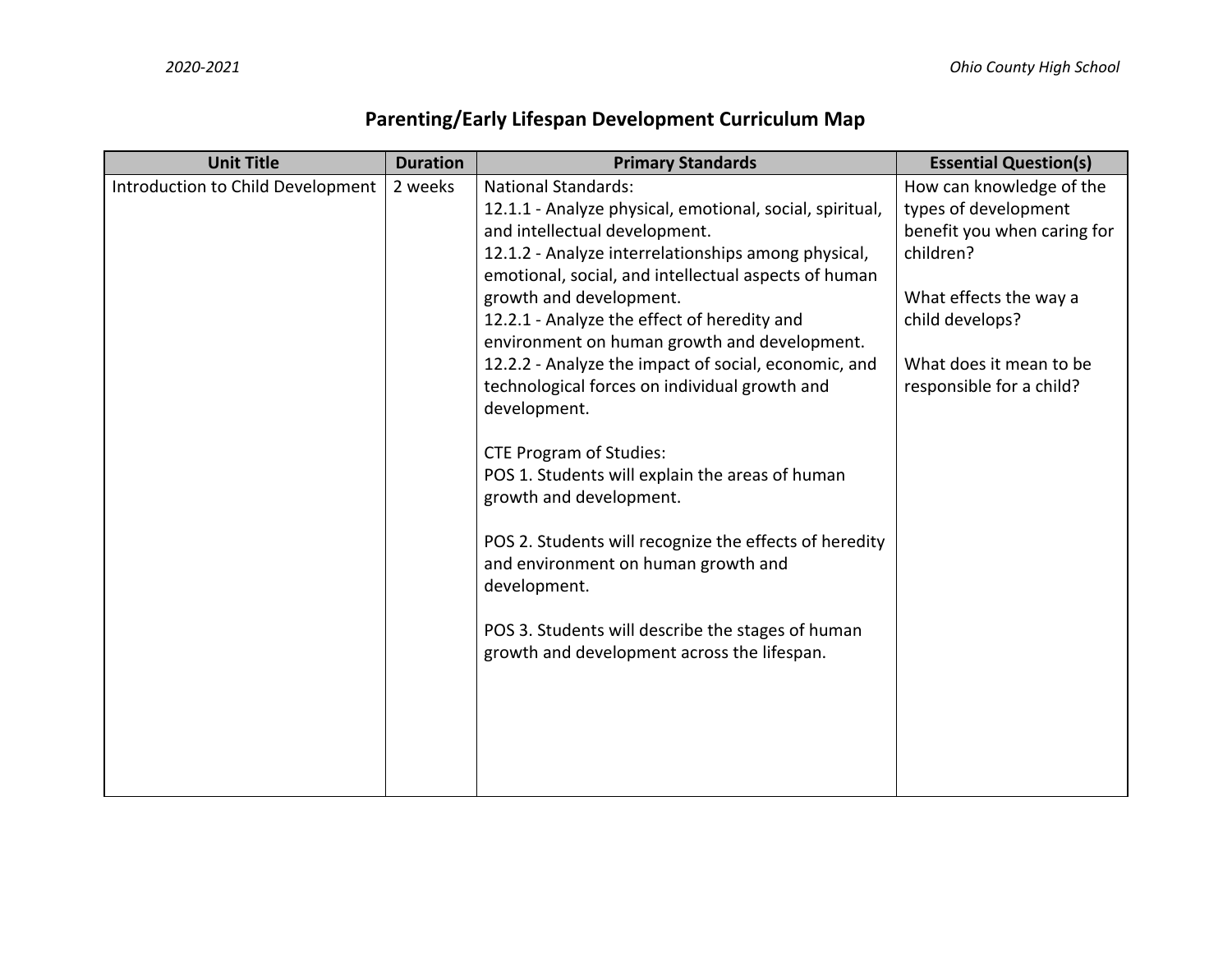| Pregnancy and Birth | 5 weeks | <b>National Standards:</b>                             | How does communication       |
|---------------------|---------|--------------------------------------------------------|------------------------------|
|                     |         | 12.1.2 - Analyze interrelationships among physical,    | affect family relationships? |
|                     |         | emotional, social, and intellectual aspects of human   |                              |
|                     |         | growth and development.                                | What happens to a child as   |
|                     |         | 12.1.3 - Analyze current and emerging research         | they age?                    |
|                     |         | about human growth and development, including          |                              |
|                     |         | research on brain development.                         | What are the key factors     |
|                     |         | 15.2.1 - Choose nurturing practices that support       | that impact prenatal growth  |
|                     |         | human growth and development.                          | and development?             |
|                     |         | 15.2.2 - Apply communication strategies that           |                              |
|                     |         | promote positive self-esteem in family members.        |                              |
|                     |         | 15.4.1 - Analyze biological processes related to       |                              |
|                     |         | prenatal development, birth, and health of child and   |                              |
|                     |         | mother.                                                |                              |
|                     |         | 15.4.2 - Analyze the emotional factors of prenatal     |                              |
|                     |         | development and birth in relation to the health of     |                              |
|                     |         | parents and child.                                     |                              |
|                     |         | <b>CTE Program of Studies:</b>                         |                              |
|                     |         | POS 4. Students will compare and contrast prenatal     |                              |
|                     |         | development during each trimester of pregnancy.        |                              |
|                     |         |                                                        |                              |
|                     |         | POS 5. Students will categorize the types,             |                              |
|                     |         | characteristics, and contributing factors of potential |                              |
|                     |         | birth defects.                                         |                              |
|                     |         |                                                        |                              |
|                     |         | POS 6. Students will characterize the signs,           |                              |
|                     |         | symptoms, and process of giving birth.                 |                              |
|                     |         | POS 11. Students will analyze conditions that          |                              |
|                     |         | influence human growth and development.                |                              |
|                     |         |                                                        |                              |
|                     |         |                                                        |                              |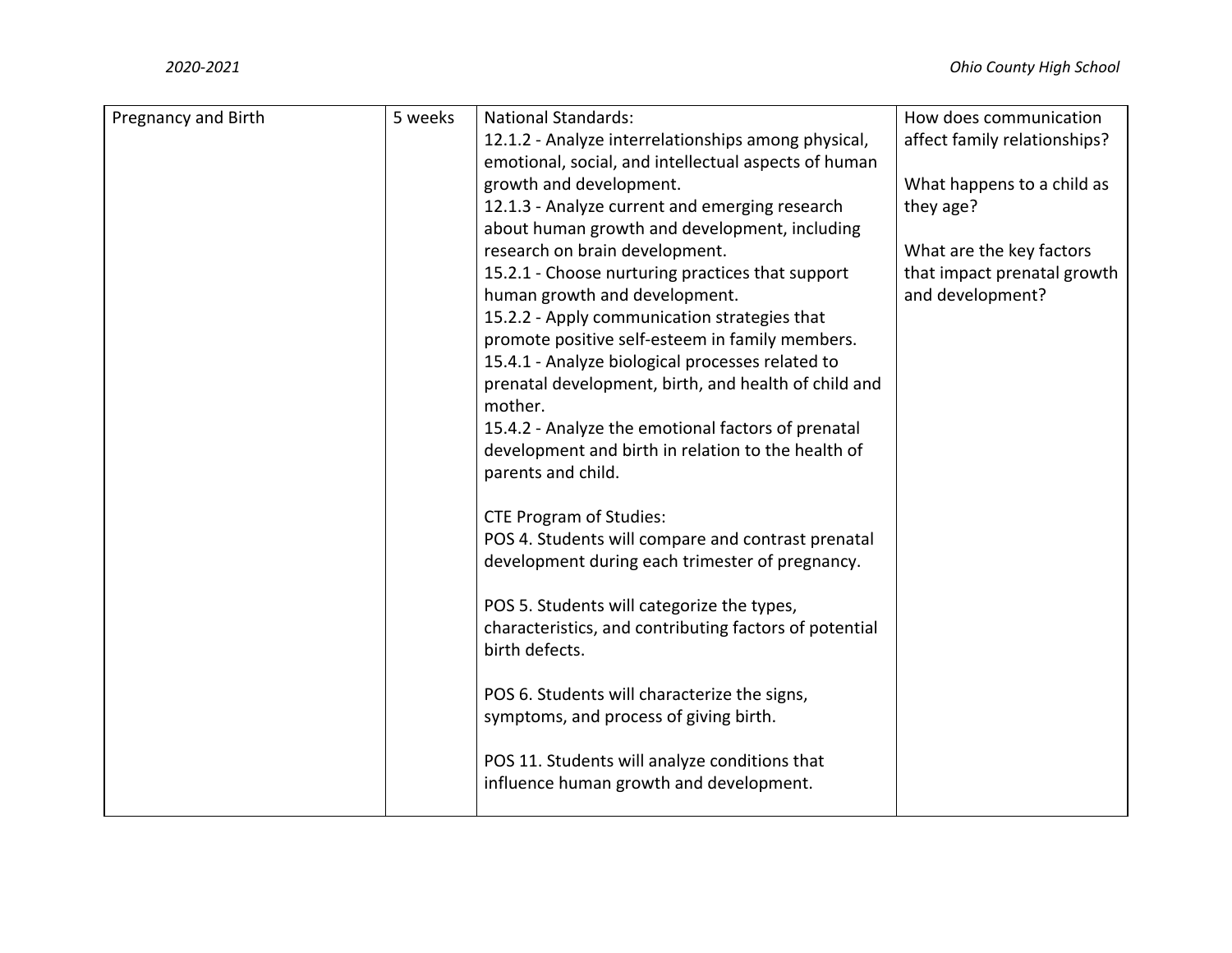| Infancy | 5 weeks | <b>National Standards:</b><br>12.1.1 - Analyze physical, emotional, social, spiritual,<br>and intellectual development.<br>12.1.3 - Analyze current and emerging research<br>about human growth and development, including<br>research on brain development.<br>12.2.1 - Analyze the effect of heredity and<br>environment on human growth and development.<br>12.2.4 - Analyze the effects of life events on<br>individuals' physical, intellectual, social, moral, and<br>emotional development.<br>12.3.1 - Analyze the role of nurturance on human<br>growth and development.<br>12.3.2 - Analyze the role of communication on<br>human growth and development.<br><b>CTE Program of Studies:</b><br>POS 7. Students will identify factors that promote<br>optimum growth and development in the infancy<br>and toddler stages, including physical, social,<br>emotional development, and intellectual growth.<br>POS 11. Students will analyze conditions that<br>influence human growth and development. | What helps children grow<br>up?<br>What happens to a child as<br>they age?<br>How do I care for children<br>to nurture their<br>development? |
|---------|---------|----------------------------------------------------------------------------------------------------------------------------------------------------------------------------------------------------------------------------------------------------------------------------------------------------------------------------------------------------------------------------------------------------------------------------------------------------------------------------------------------------------------------------------------------------------------------------------------------------------------------------------------------------------------------------------------------------------------------------------------------------------------------------------------------------------------------------------------------------------------------------------------------------------------------------------------------------------------------------------------------------------------|----------------------------------------------------------------------------------------------------------------------------------------------|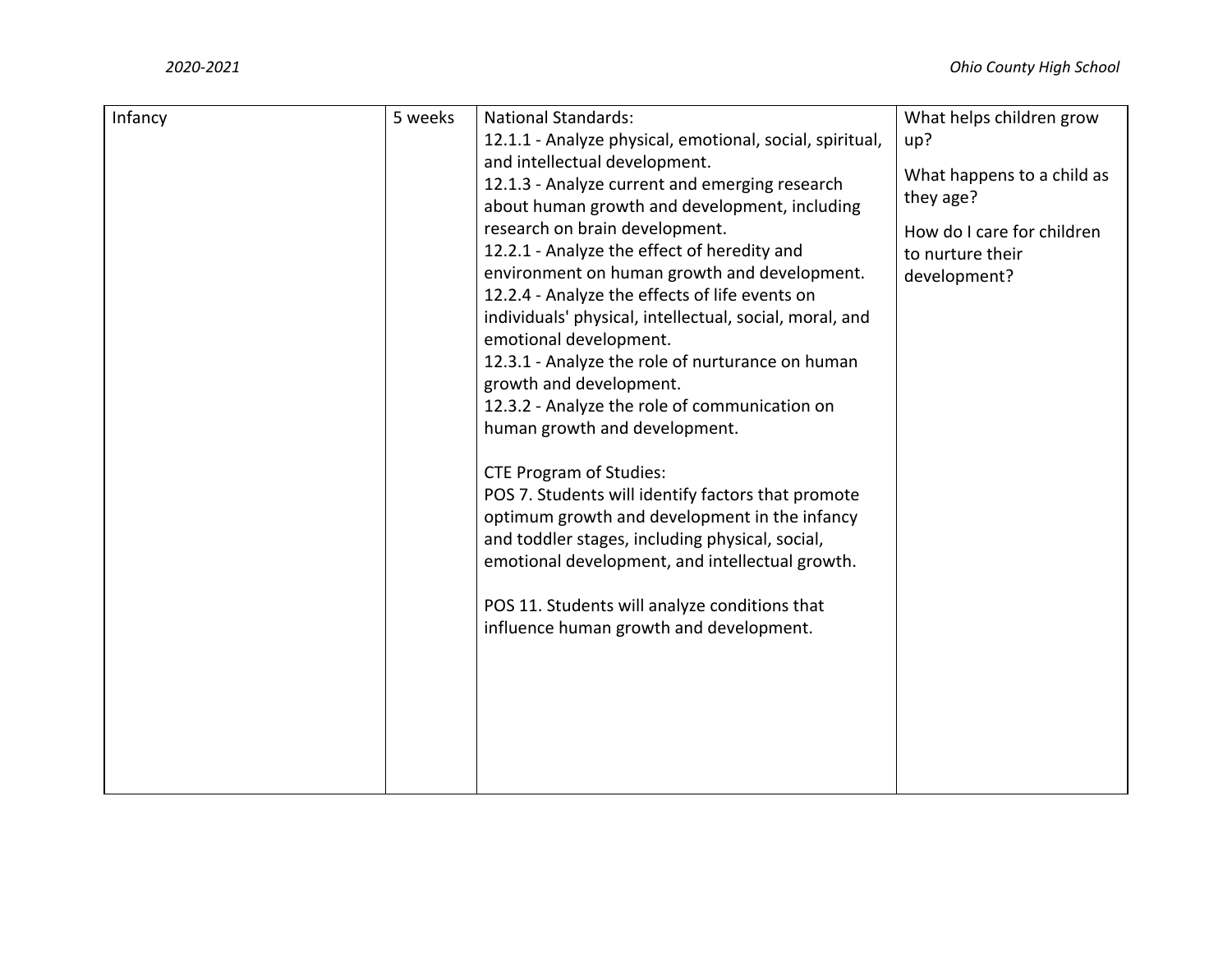| Toddlers | 5 weeks | <b>National Standards:</b><br>12.1.2 - Analyze interrelationships among physical,<br>emotional, social, and intellectual aspects of human<br>growth and development.<br>12.1.3 - Analyze current and emerging research<br>about human growth and development, including                                                                                                                                                                                                                                                                                                                                                                                                                                                                        | What helps children grow<br>up?<br>What happens to a child<br>as they age?<br>How do I care for children |
|----------|---------|------------------------------------------------------------------------------------------------------------------------------------------------------------------------------------------------------------------------------------------------------------------------------------------------------------------------------------------------------------------------------------------------------------------------------------------------------------------------------------------------------------------------------------------------------------------------------------------------------------------------------------------------------------------------------------------------------------------------------------------------|----------------------------------------------------------------------------------------------------------|
|          |         | research on brain development.<br>12.2.1 - Analyze the effect of heredity and<br>environment on human growth and development.<br>12.2.4 - Analyze the effects of life events on<br>individuals' physical, intellectual, social, moral, and<br>emotional development.<br>12.3.1 - Analyze the role of nurturance on human<br>growth and development.<br>12.3.2 - Analyze the role of communication on<br>human growth and development.<br>15.2.1 - Choose nurturing practices that support<br>human growth and development.<br>15.2.2 - Apply communication strategies that<br>promote positive self-esteem in family members.<br>15.2.3 - Assess common practices and emerging<br>research about discipline on human growth and<br>development | to nurture their<br>development?                                                                         |
|          |         | <b>CTE Program of Studies:</b><br>POS 7. Students will identify factors that promote<br>optimum growth and development in the infancy<br>and toddler stages, including physical, social,<br>emotional development, and intellectual growth.<br>POS 11. Students will analyze conditions that<br>influence human growth and development.                                                                                                                                                                                                                                                                                                                                                                                                        |                                                                                                          |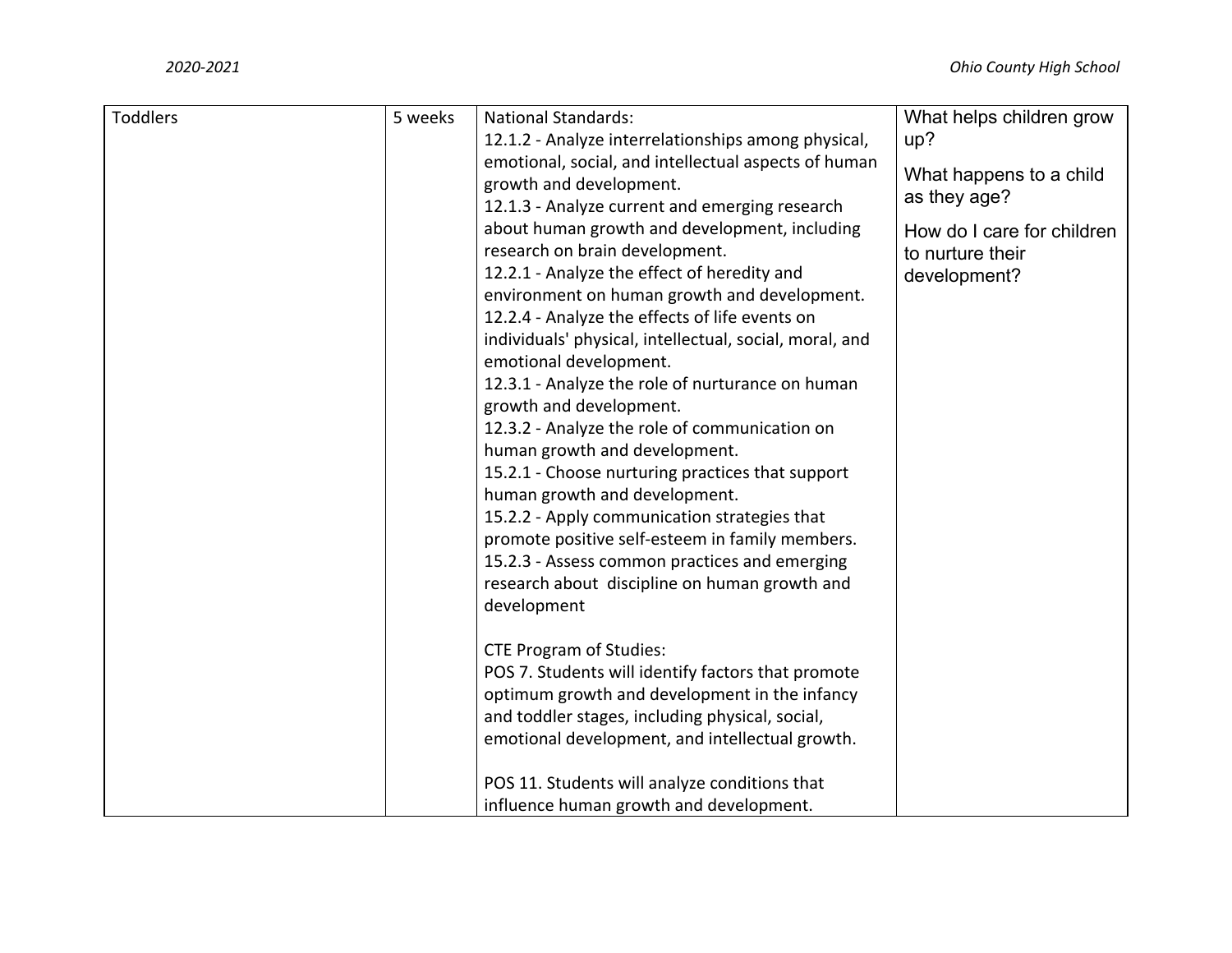| Pre-schoolers | 5 weeks | <b>National Standards:</b>                              | What helps children grow   |
|---------------|---------|---------------------------------------------------------|----------------------------|
|               |         | 4.3.2 - Implement learning activities in all curriculum | up?                        |
|               |         | areas that meet the developmental needs of              |                            |
|               |         | children.                                               | What happens to a child as |
|               |         | 4.3.5 - Arrange learning centers that provide for       | they age?                  |
|               |         | children's exploration, discovery, and development.     |                            |
|               |         | 12.1.2 - Analyze interrelationships among physical,     | How do I care for children |
|               |         | emotional, social, and intellectual aspects of human    | to nurture their           |
|               |         | growth and development.                                 | development?               |
|               |         | 12.1.3 - Analyze current and emerging research          |                            |
|               |         | about human growth and development, including           |                            |
|               |         | research on brain development.                          |                            |
|               |         | 12.2.1 - Analyze the effect of heredity and             |                            |
|               |         | environment on human growth and development.            |                            |
|               |         | 12.2.4 - Analyze the effects of life events on          |                            |
|               |         | individuals' physical, intellectual, social, moral, and |                            |
|               |         | emotional development.                                  |                            |
|               |         | 12.3.1 - Analyze the role of nurturance on human        |                            |
|               |         | growth and development.                                 |                            |
|               |         | <b>CTE Program of Studies:</b>                          |                            |
|               |         | POS 8. Students will identify factors that provide      |                            |
|               |         | optimum growth and development in the preschool         |                            |
|               |         | and school age stages including physical, social,       |                            |
|               |         | emotional, and intellectual growth.                     |                            |
|               |         | POS 9. Students will recommend effective guidance       |                            |
|               |         | techniques for dealing with inappropriate behavior.     |                            |
|               |         | POS 10. Students will plan and organize                 |                            |
|               |         | developmentally appropriate activities for the          |                            |
|               |         | preschool and school-age child.                         |                            |
|               |         | POS 11. Students will analyze conditions that           |                            |
|               |         | influence human growth and development.                 |                            |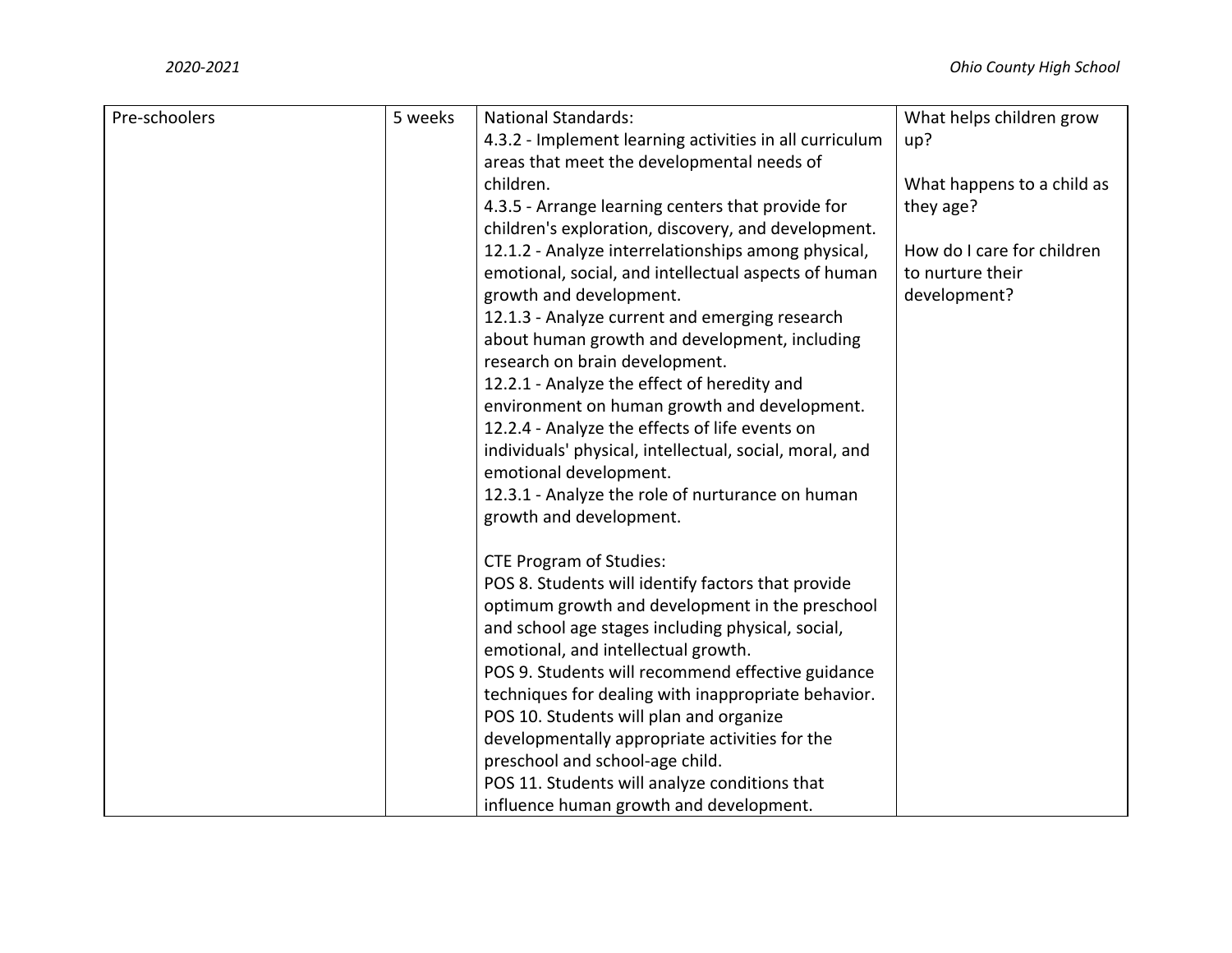| School Age Children | 5 weeks | <b>National Standards</b>                               | What helps children grow   |
|---------------------|---------|---------------------------------------------------------|----------------------------|
|                     |         | 12.1.2 - Analyze interrelationships among physical,     | up?                        |
|                     |         | emotional, social, and intellectual aspects of human    |                            |
|                     |         | growth and development.                                 | What happens to a child    |
|                     |         | 12.1.3 - Analyze current and emerging research          | as they age?               |
|                     |         | about human growth and development, including           |                            |
|                     |         | research on brain development.                          | How do I care for children |
|                     |         | 12.2.1 - Analyze the effect of heredity and             | to nurture their           |
|                     |         | environment on human growth and development.            | development?               |
|                     |         | 12.2.4 - Analyze the effects of life events on          |                            |
|                     |         | individuals' physical, intellectual, social, moral, and |                            |
|                     |         | emotional development.                                  |                            |
|                     |         | 12.3.1 - Analyze the role of nurturance on human        |                            |
|                     |         | growth and development.                                 |                            |
|                     |         | 12.3.2 - Analyze the role of communication on           |                            |
|                     |         | human growth and development.                           |                            |
|                     |         | 12.3.3 - Analyze the role of family and social services |                            |
|                     |         | support systems in meeting human growth and             |                            |
|                     |         | development needs.                                      |                            |
|                     |         | <b>CTE Program of Studies:</b>                          |                            |
|                     |         | POS 8. Students will identify factors that provide      |                            |
|                     |         | optimum growth and development in the preschool         |                            |
|                     |         | and school age stages including physical, social,       |                            |
|                     |         | emotional, and intellectual growth.                     |                            |
|                     |         | POS 9. Students will recommend effective guidance       |                            |
|                     |         | techniques for dealing with inappropriate behavior.     |                            |
|                     |         | POS 10. Students will plan and organize                 |                            |
|                     |         | developmentally appropriate activities for the          |                            |
|                     |         | preschool and school-age child.                         |                            |
|                     |         | POS 11. Students will analyze conditions that           |                            |
|                     |         | influence human growth and development.                 |                            |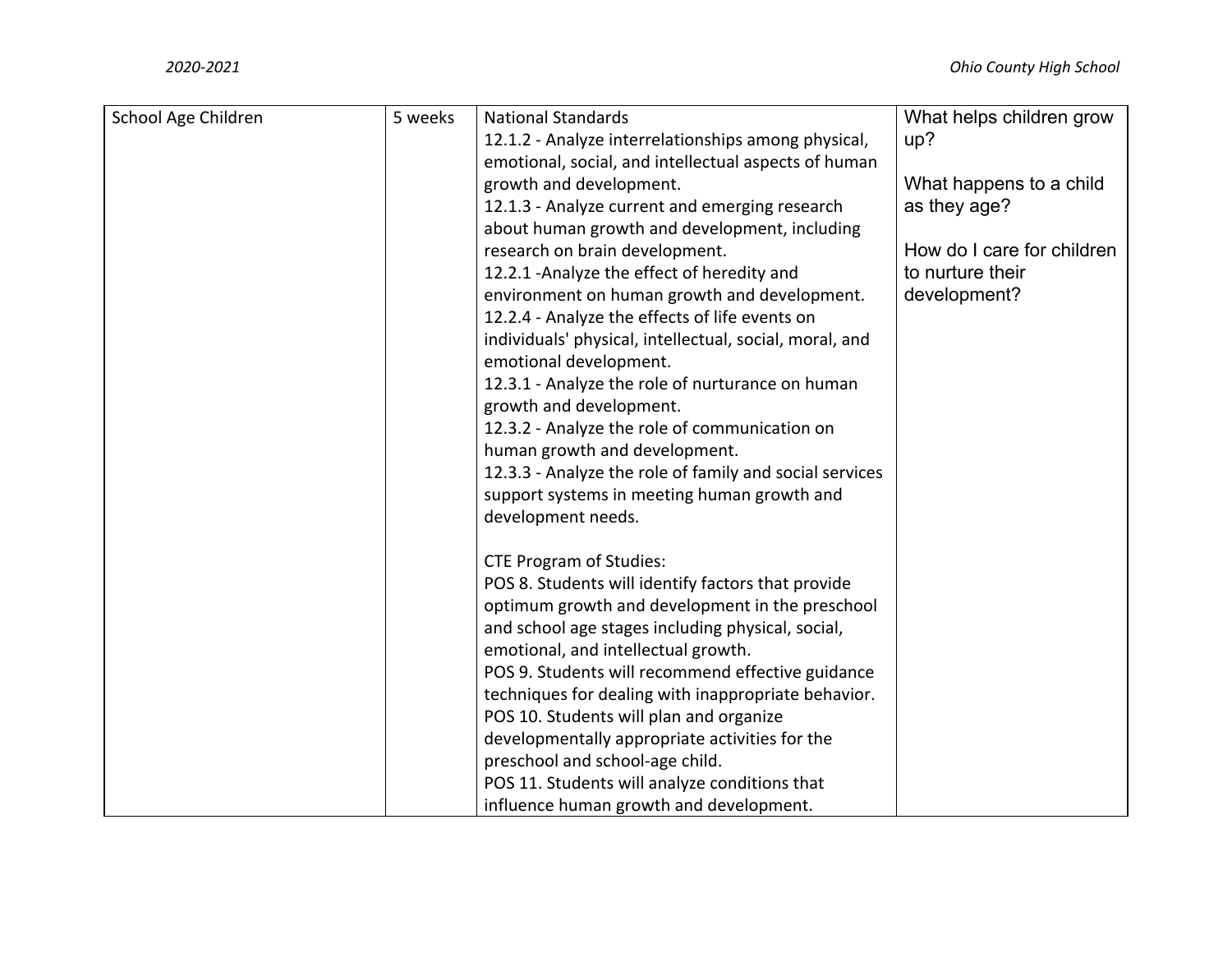| Health and Safety     | 4 weeks | <b>National Standards:</b><br>15.2.1 - Choose nurturing practices that support<br>human growth and development.<br>15.2.4 - Assess the effects of abuse and neglect on<br>children and families and determine methods for<br>prevention.<br><b>CTE Program of Studies:</b><br>POS 13. Students will identify health and safety<br>issues for children.<br>POS 14. Students will assess the effects of abuse and<br>neglect on children and families and determine<br>methods for prevention. | How do I care for children<br>to nurture their<br>development?<br>How can abuse and<br>neglect affect a child's<br>future?                                                                                                 |
|-----------------------|---------|----------------------------------------------------------------------------------------------------------------------------------------------------------------------------------------------------------------------------------------------------------------------------------------------------------------------------------------------------------------------------------------------------------------------------------------------------------------------------------------------|----------------------------------------------------------------------------------------------------------------------------------------------------------------------------------------------------------------------------|
| The Exceptional Child | 3 weeks | <b>National Standards</b><br>4.3.3 - Demonstrate a variety of teaching methods to<br>meet individual needs of children<br><b>CTE Program of Studies:</b><br>POS 12. Students will describe methods of<br>identifying exceptional children.                                                                                                                                                                                                                                                   | How do I care for children<br>to nurture their<br>development?<br>How does caring for an<br>exceptional child differ<br>from a normal child?<br>How can you determine if<br>you are meeting a child's<br>individual needs? |